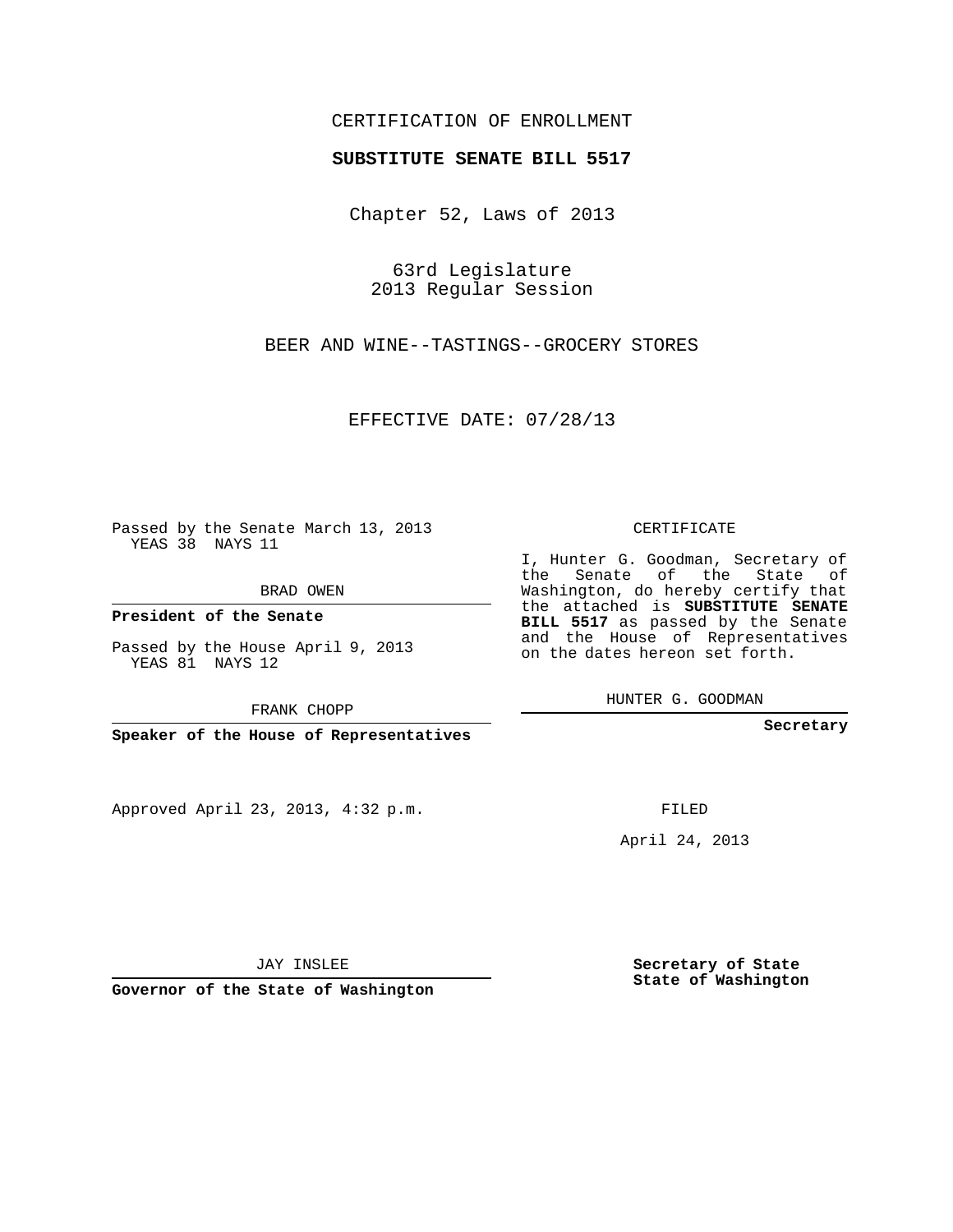## **SUBSTITUTE SENATE BILL 5517** \_\_\_\_\_\_\_\_\_\_\_\_\_\_\_\_\_\_\_\_\_\_\_\_\_\_\_\_\_\_\_\_\_\_\_\_\_\_\_\_\_\_\_\_\_

\_\_\_\_\_\_\_\_\_\_\_\_\_\_\_\_\_\_\_\_\_\_\_\_\_\_\_\_\_\_\_\_\_\_\_\_\_\_\_\_\_\_\_\_\_

Passed Legislature - 2013 Regular Session

## **State of Washington 63rd Legislature 2013 Regular Session**

**By** Senate Commerce & Labor (originally sponsored by Senators Hobbs, Hewitt, Hatfield, Honeyford, and Shin)

READ FIRST TIME 02/19/13.

 1 AN ACT Relating to the beer and wine tasting endorsement for 2 grocery stores; and amending RCW 66.24.363.

3 BE IT ENACTED BY THE LEGISLATURE OF THE STATE OF WASHINGTON:

 4 **Sec. 1.** RCW 66.24.363 and 2010 c 141 s 1 are each amended to read 5 as follows:

 6 (1) A grocery store licensed under RCW 66.24.360 may apply for an 7 endorsement to offer beer and wine tasting under this section.

 8 (2) To be issued an endorsement, a licensee must meet the following 9 criteria:

10 (a) ((The licensee has retail sales of grocery products for off-11 premises consumption that are more than fifty percent of the licensee's 12 gross sales or the licensee is a membership organization that requires 13 members to be at least eighteen years of age;

 $(\overline{b})$ ) The licensee operates a fully enclosed retail area 15 encompassing at least ((<del>nine</del>)) <u>ten</u> thousand square feet <u>of fully</u> enclosed retail space within a single structure, including storerooms and other interior auxiliary areas but excluding covered or fenced 18 exterior areas, whether or not attached to the structure, except that the board may issue an endorsement to a licensee with a retail area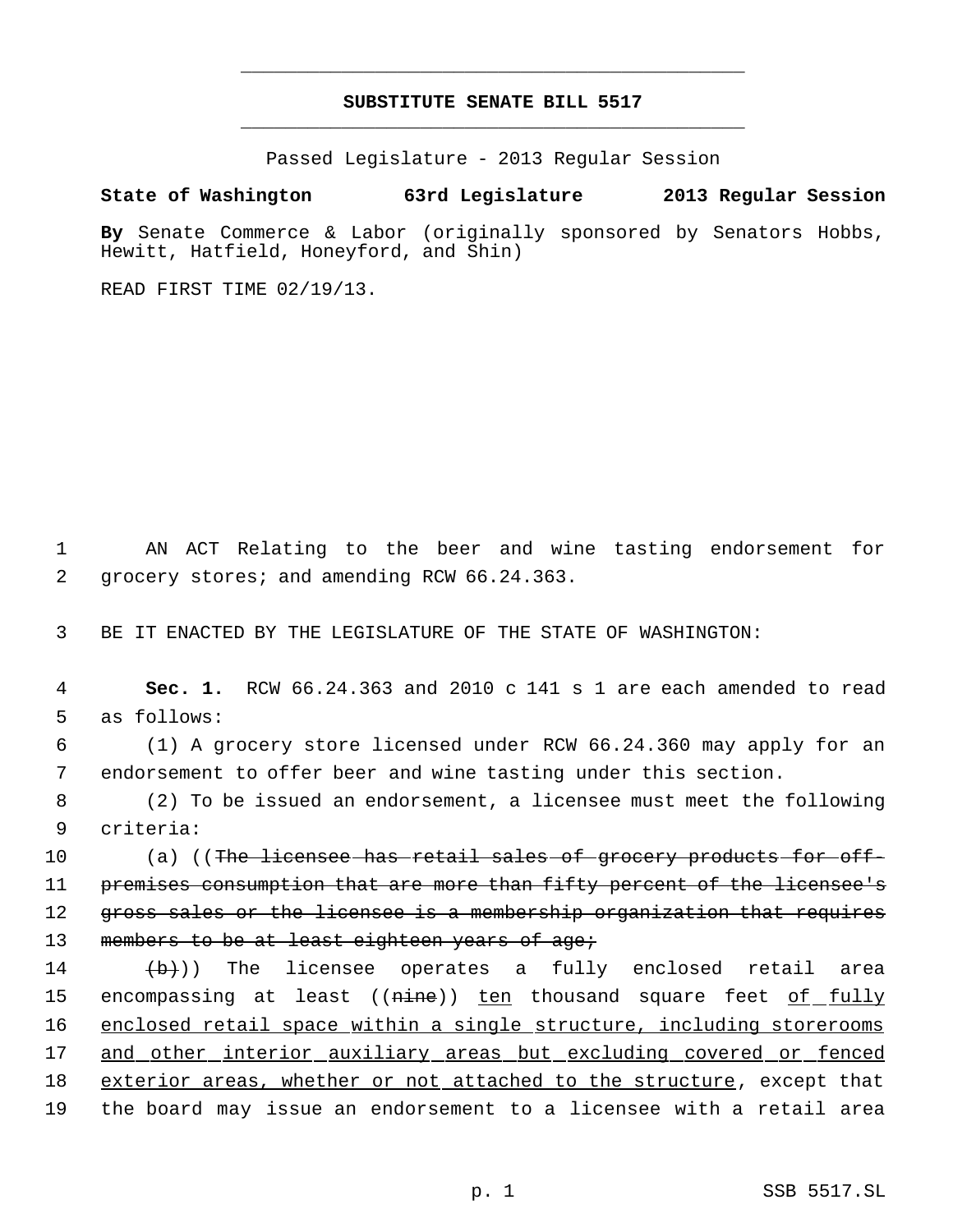1 encompassing less than ((nine)) ten thousand square feet if the board determines that no licensee in the community the licensee serves meets the square footage requirement and the licensee meets operational requirements established by the board by rule; and

 $((\{e\})$  (b) The licensee has not had more than one public safety violation within the past two years.

(3) A tasting must be conducted under the following conditions:

 (a) Each sample must be two ounces or less, up to a total of four ounces, per customer during any one visit to the premises;

 (b) No more than one sample of the same product offering of beer or wine may be provided to a customer during any one visit to the premises;

 (c) The licensee must have food available for the tasting participants;

 (d) Customers must remain in the service area while consuming samples; and

 (e) The service area and facilities must be located within the licensee's fully enclosed retail area and must be of a size and design such that the licensee can observe and control persons in the area to ensure that persons under twenty-one years of age and apparently intoxicated persons cannot possess or consume alcohol.

 (4) Employees of licensees whose duties include serving during tasting activities under this section must hold a class 12 alcohol server permit.

 (5) Tasting activities under this section are subject to RCW 66.28.305 and 66.28.040 and the cost of sampling may not be borne, directly or indirectly, by any liquor manufacturer, importer, or distributor.

 (6) A licensee may advertise a tasting event only within the store, on a store web site, in store newsletters and flyers, and via e-mail and mail to customers who have requested notice of events. Advertising under this subsection may not be targeted to or appeal principally to youth.

 (7)(a) If a licensee is found to have committed a public safety violation in conjunction with tasting activities, the board may suspend the licensee's tasting endorsement and not reissue the endorsement for up to two years from the date of the violation. If mitigating